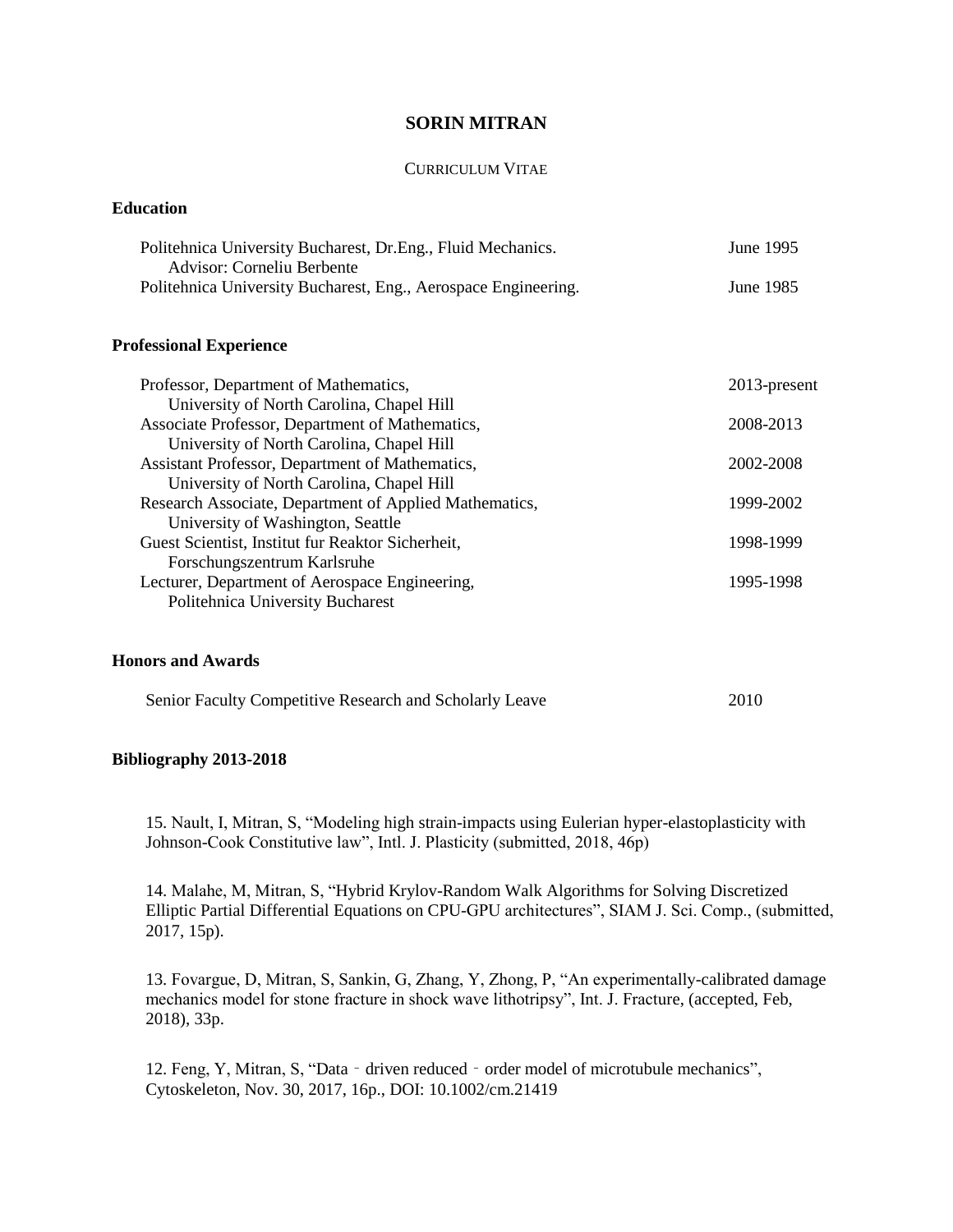11. Zhang, Y, Nault, I, Mitran, S, Iversen ES, Zhong, P, "Effects of stone size on the comminution process and efficiency in shock wave lithotripsy", Ultrasound in Med. & Bio., 42(11):2662-2675, 2016.

10. Zdanski, C, Davis, S, Hong, Y, Miao, D, Quammen, C, Mitran, S, Niethammer, M, Kimbell J, Pitkin, E, Fine, J, Fordham, L, Vaughn, B, Superfine, R, "Quantitative Assessment of the Upper Airway in Infants and Children with Subglottic Stenosis", Laryngoscope 126(5):1225-1231, 2016

9. Moot, T, Palin, C, Mitran, S, Cahoon, JF, Lopez, R, "Designing plasmon-enhanced thermochromic films using a vanadium dioxide nanoparticle elastomeric composite", Adv. Opt. Materials, 4(4):578-583, 2016.

8. Quammen C, Taylor, RM, Krajcevski, P, Mitran, S, Enquobahrie, A, Superfine, R, Davis, B, Davis, S, Zdanski, C, "The virtual pediatric airways workbench", Medicine Meets Virtual Reality 220:295-300, 2016, DOI: 10.3233/978-1-61499-625-5-295.

7. Bu, R., Price, H., Mitran, S., Zdanski, C, Oldenburg, AL, "Swept-source anatomic coherence elastography of porcine trachea", Photonic Therapeutics and Diagnostics XII (16p), DOI:10.1117/12.2213186

6. Herschlag, G., Mitran, S, Lin, G, " A consistent hierarchy of generalized kinetic equation approximations to the master equation applied to surface catalysis", J. Chem. Phys. 142(23):A234703 (14p), 2015

5. A. Neisius, N.B. Smith, G. Sankin, N.J. Kuntz, J.F. Madden, D.E. Fovargue, S. Mitran, M.E. Lipkin, W.N. Simmons, G.M. Preminger, P. Zhong, "Improving the lens design and performance of a contemporary electromagnetic shock wave lithotripter", *Proc. Natl. Acad. Sci.* 111:E1167-E1175, 2014.

4. Liu, YC, Tippets, CA, Kirsch, C, Mitran, S, Samulski, ET, Lopez, R, "Balance between light trapping and charge carrier collection: Electro-photonic optimization of organic photovoltaics with ridge-patterned back electrodes", *J. Appl. Phys.* 113(24):244503, 2013.

3. Y. Liu, C. Kirsch, A. Gadisa, M. Aryal, S. Mitran, E.T. Samulski, R. Lopez, "Effects of nanopatterned versus simple flat active layers in upright organic photovoltaic devices", *J. Phys. D*. 46(2):024008, 2013.

2. D.E. Fovargue, S. Mitran, N.B. Smith, G.N. Sankin, W.N. Simmons, P. Zhong, "Experimentally validated multiphysics computational model of focusing and shock wave formation in an electromagnetic lithotripter", *J. Ac. Soc. Am.*, 134(2):1598-1609, 2013.

1. S. Mitran, "Continuum-kinetic-microscopic model of lung core-annular fluid clearance", *J. Comp. Phys.*, 244:193-211, 2013.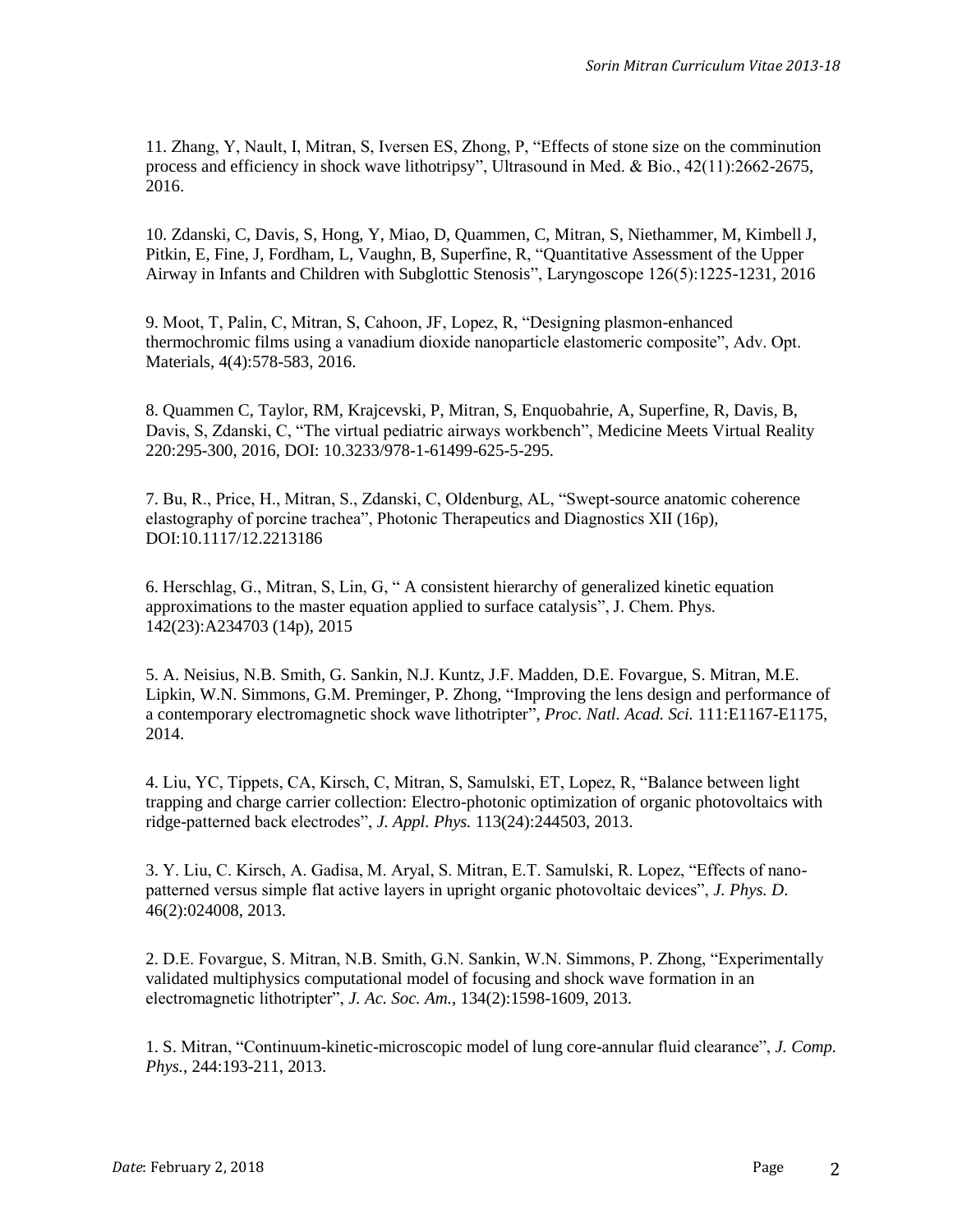#### **Participation in national and international societies and meetings since 2013**

Member: Society for Industrial and Applied Mathematics, American Association for the Advancement of Science, American Institute of Aeronautics and Astronautics

#### SELECTED TALKS

| Computational Mathematics Seminar, Lausanne, Switzerland              | June, 2015 |
|-----------------------------------------------------------------------|------------|
| Frontiers in Computational Physics, Zurich, Switzerland               | June, 2015 |
| Duke High Dimensional Data Meeting                                    | Mar. 2015  |
| International Society for Theurapeutic Ultrasound                     | Nov. 2014  |
| Acoustical Society of America Fall Meeting                            | Oct. 2014  |
| Triangle Cytoskeleton Meeting, Durham, NC                             | Sep. 2014  |
| SIAM Annual Meeting, Chicago, IL                                      | Jun. 2014  |
| 14th International Symposium on Therapeutic Ultrasound, Las Vegas, NV | Apr. 2014  |
| SIAM Conference on Computational Science and Engineering, Boston, MA  | Feb. 2013  |

### **Editorial responsibilities since 2013**

Associate Editor for: *Advances in Water Resources*, *Communication in Applied Mathematics and Computational Science*

# **University, regional, national and/or international committees since 2013**

| University of North Carolina Faculty Council                                      | 2013-15 |
|-----------------------------------------------------------------------------------|---------|
| University of North Carolina Appointment, Promotion, and Tenure Committee         | 2018    |
| Department of Mathematics Graduate Committee                                      | 2013-17 |
| NSF Grant Proposal Review Service (5 times)                                       | 2013-17 |
| Reviewer for national science foundations of: Romania, Israel, Netherlands, Japan |         |

### **Mentoring activities since 2013**

Doctoral dissertation advising with graduation dates and first positions:

- D. Fovargue, 2013, Postdoc, Rensselaer Polytechnic Institute
- G. Herschlag 2013, Postdoc, Duke University
- M. Malahe 2016, Postdoc, Capetown University
- Y. Feng 2017, Research scientist, Taiwan Semiconductor Manufacturing Company
- I. Nault 2017, Staff Scientist, Army Research Laboratories

Current PhD advisees:

- B. Adam (2020)
- $\bullet$  J. Pearson (2020)
- W. Bridgman (2020)

Current Master advisees:

• C. Sadek

Post-doctoral scholar advising with time period and first position:

- C. Kirsch (2009-2011), Staff scientist, Zurich University of Applied Sciences
- P. Vasquez (2010), Postdoc, UNC